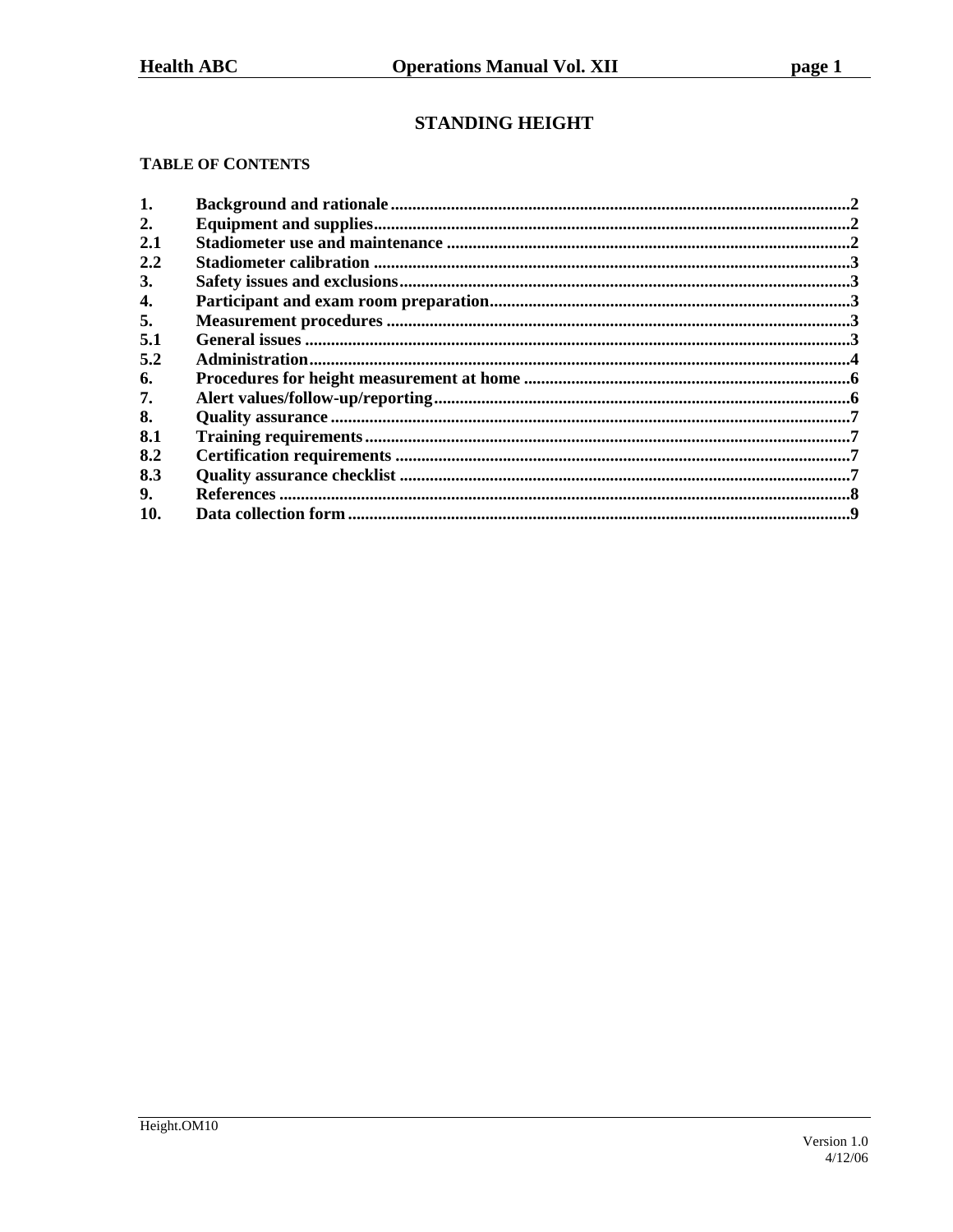## **STANDING HEIGHT**

### **1. Background and rationale**

The measurement of stature (standing height) will be used to address three main questions. First, is height loss associated with a decline in physical function? Second, is height loss related to the risk of weight-related disease, disability or mortality? Third, how well does body mass index (weight/stature2) approximate total body fatness in the elderly? Standing height is measured in millimeters with a wall-mounted Harpenden stadiometer.

### **2. Equipment and supplies**

- Harpenden stadiometer
- $\cdot$  0.5 kg weight
- Clear plastic right angle or T-square

The stadiometer produced by Holtain Ltd. - known as the "Harpenden" stadiometer because of its development during the Harpenden Longitudinal Growth Study - is a counter recording instrument. The counter gives a reading in millimeters over a range of 600 mm to 2,100 mm. It is a wall-mounted instrument made of light alloy with a wooden headboard fixed to a metal carriage that moves freely on ball bearing rollers.

Place a weight, of about 0.5 kg, on the headboard to standardize pressure on the head and improve measurement performance. A soft weight, such as a bean bag, should be used to avoid injury to the participant if it should fall off.

### **2.1 Stadiometer use and maintenance**

- The counter may break if the headboard is 'raced' up or down the backboard. The headboard should therefore be moved to its topmost position when not in use.
- The stadiometer contains a direct reading counter mounted on a counter-balanced carriage riding on ball bearings. The counter is a self-contained unit and requires no maintenance. A spare counter is provided if replacement should be required.
- The bearings and counter weight pulleys should be lubricated semiannually with one drop of light machine or instrument oil.
- The "formica" covering may be washed with soap and water as required.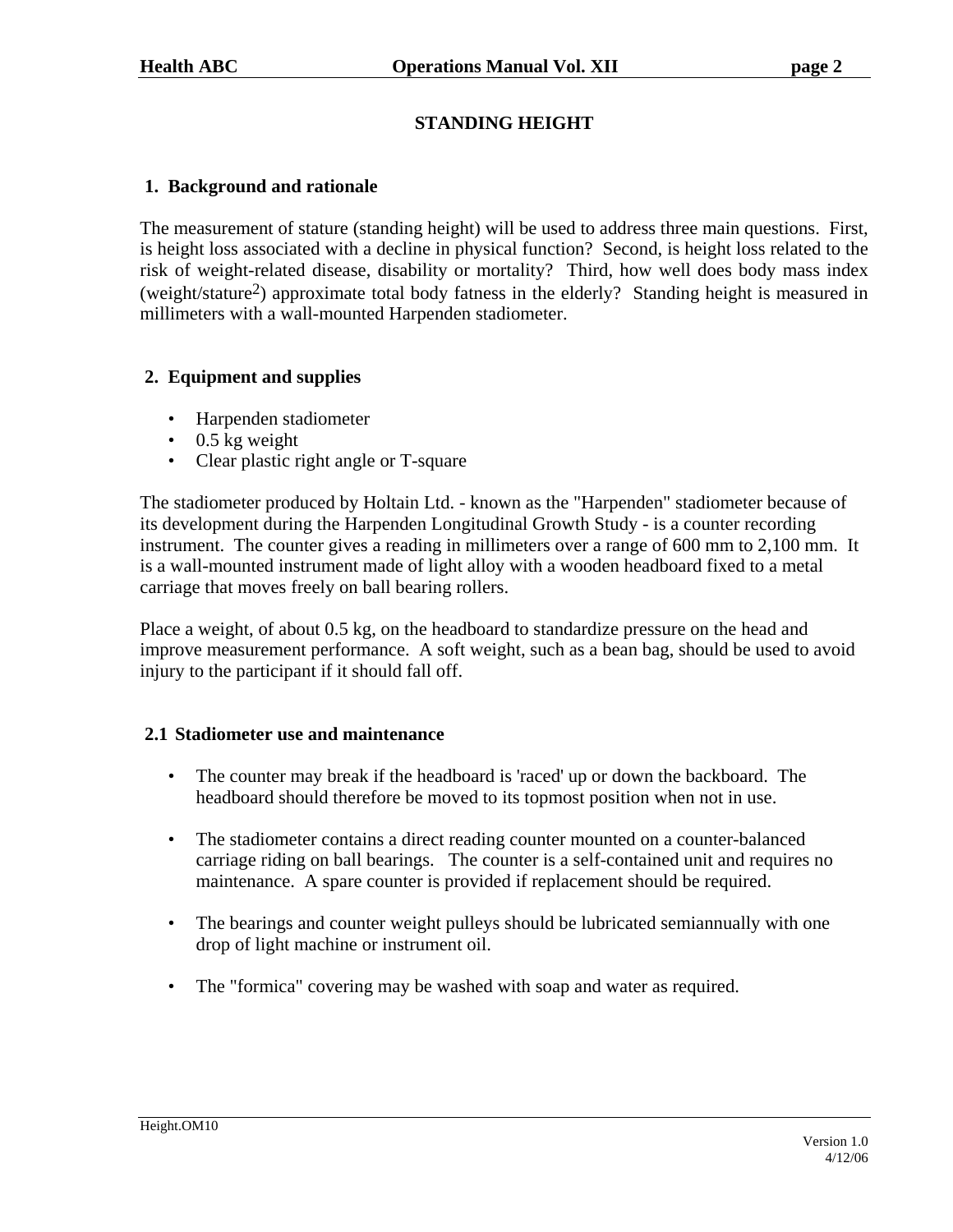### **2.2 Stadiometer calibration**

Daily. A metal rod of 600 mm length is placed between the headboard and the floor so that it stands vertically. If the counter does not record the correct length of the rod, loosen it by undoing the two metal retaining screws, and pull the counter away from the main fiber cog of the carriage. In this position, turn the small metal cog of the counter until the counter records the true length of the metal rod. Press the counter against the backplate so that the teeth of the counter cog and the carriage cog engage, and tighten the retaining screws. Move the headboard up and down the backboard a number of times to ensure that the counter continues to give an accurate reading. If not, replace the counter.

### **3. Safety issues and exclusions**

The measurement of standing height with the wall-mounted stadiometer should not pose any safety problems to the study participants, provided that they can stand independently.

### **4. Participant and exam room preparation**

The participant should be relaxed, barefoot or wearing thin socks or stockings.

Ask the participant to remove any hairpiece or rearrange any hair styling that might interfere with firm contact between the headboard and the scalp.

The stadiometer should be mounted on a straight wall that is at a true 90° angle to the floor. The heel plate should be mounted on the floor in the same vertical plane as the back board of the stadiometer. The floor should be level and free of carpeting. If bare floor is unavailable, firm, non-compressible carpeting (e.g., indoor-outdoor) is acceptable. There should be about a foot or more of unoccupied wall space on either side of the stadiometer.

### **5. Measurement procedures**

### **5.1 General issues**

To perform this measurement accurately, it is important that the recorder observe both the position of the participant and of the stadiometer. The participant should be instructed to avoid slouching and the stadiometer brought down in the midline of the head.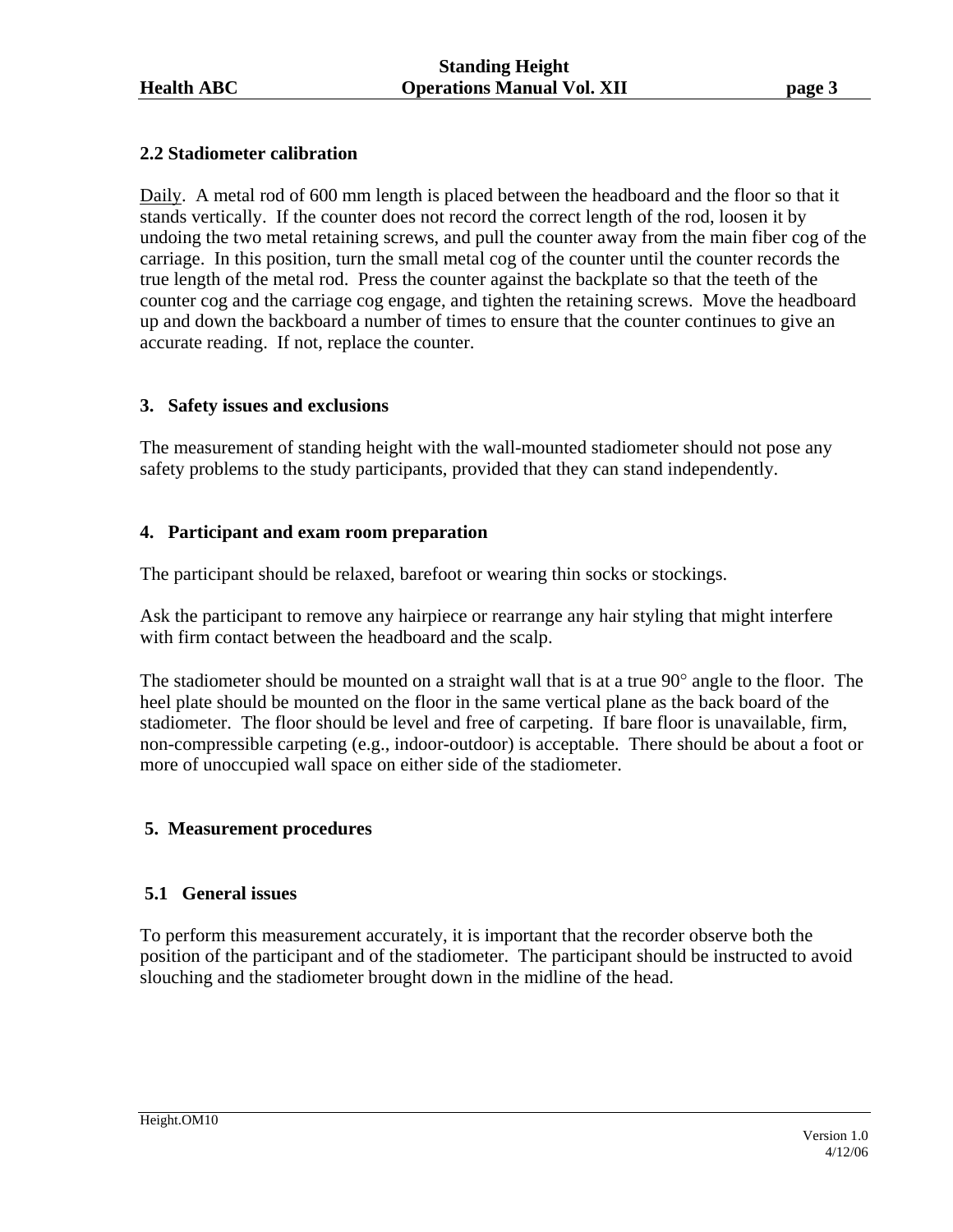### **5.2 Administration**

Before measuring the participant, check the Data from Prior Visits Report to see if they had to stand sideways to be measured because of their extreme kyphotic posture at baseline (Year 1). Position the participant in the same way that they were positioned at baseline. If they had to stand sideways at baseline, refer to the section below: Deviations and exceptions to standard positioning.

1) Have the participant stand with their back against the wall-mounted stadiometer, heels together. The back (scapulae), buttocks and both heels should be touching the wall-plate. Note: the participant should be standing with head erect and in the Frankfort horizontal plane (see below), but, in general, the back of the head does not need to be in contact with the wall-plate.

Check that the participant is in the correct position, starting with the heels and checking each point of contact with the wall-plate.

Check that the arms are relaxed and hanging loosely at the sides and that the shoulders are relaxed by running your hands over them and feeling the relaxed trapezius muscle.

The head should be in the "Frankfort Horizontal Plane" in which the lowest point on the inferior orbital margin (orbitale) and the upper margin of the external auditory meatus (tragion) form a horizontal line (Figure 1). To verify that the head is in the Frankfort plane, hold the base of a clear plastic right angle (or T of a T-square) against the wall and make sure that the edge perpendicular to the wall is parallel to the "Frankfort Horizontal Plane".



Figure 1. Orbitale: Lower margin of eye socket Tragion: Notch above tragus of ear Frankfort plane: Orbitale-tragion line horizontal

Be sure that the participant maintains the correct posture during the measurement.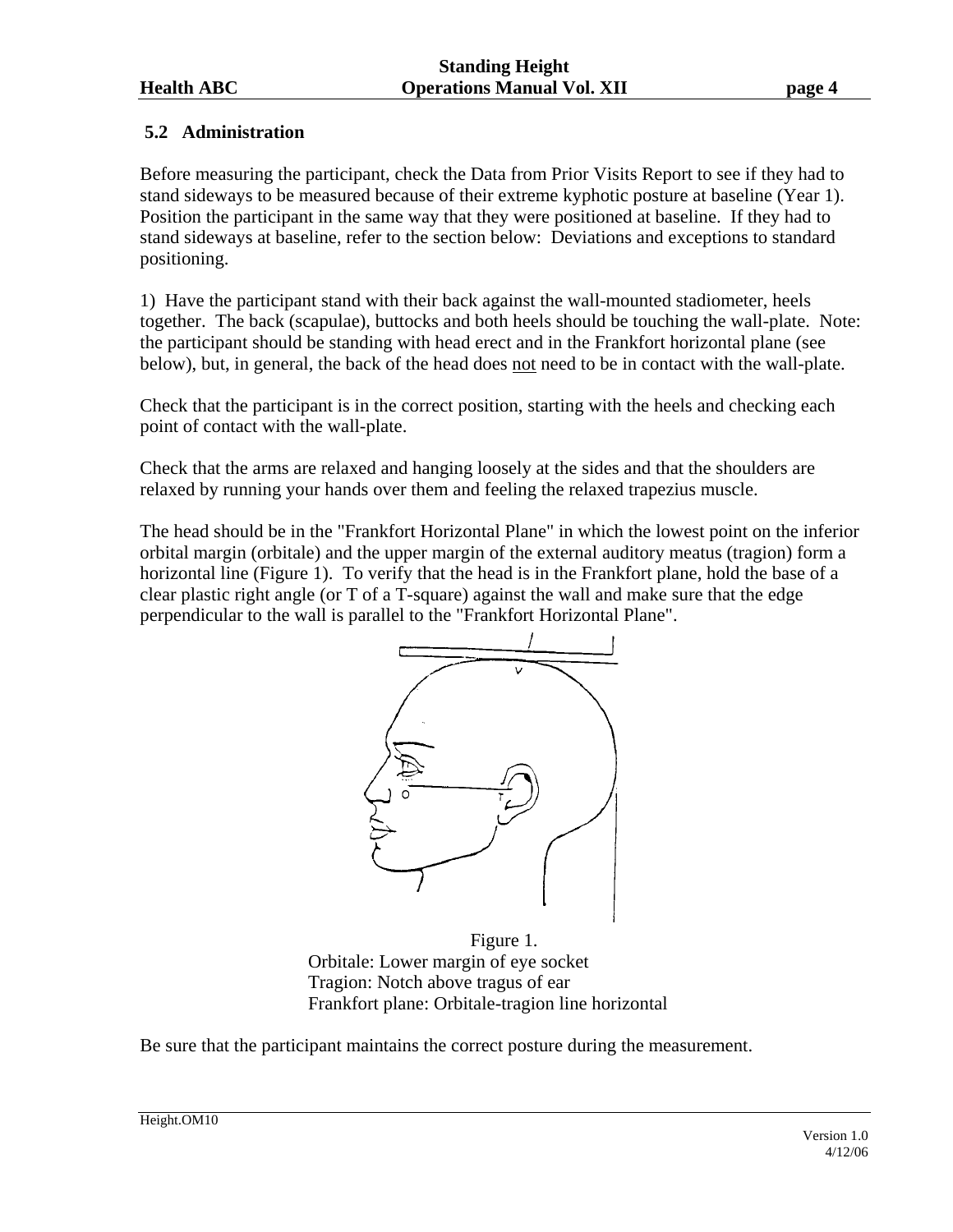Script: "Please stand with your back against the board mounted on this wall. Your legs should be together and both heels, your buttocks and back should be touching the wall-plate. Look straight ahead and stand tall. (Optional: I will position your head so that I can measure your height more accurately.)"

2) Bring the horizontal bar down firmly onto the top of the head. (Place a weight, of about 0.5 kg, on the headboard. This weight presses down on the hair, thus flattening any hairstyle, and overcomes the natural friction of the machine so that any upward or downward movement during the measurement is recorded on the counter.) It may also be necessary, upon occasion, to alter the hair styling of some of the participants for the horizontal bar to make contact with the top of the scalp.

(Optional: To ensure that the Frankfort Plane has been achieved the examiner may find it helpful to grip the head with their open hands and pivot it gently backwards and forwards while observing the counter. The counter should register the greatest height when the head is tilted not too far forward or backwards. It is a relatively easy matter to ensure correct positioning.)

3) Have the participant breathe in deeply. They should not alter their position by, for example, raising the heels off the floor as they breathe in.

Script: "Take a deep breath."

Record the measurement

4) Record the reading on the stadiometer just before the participant exhales.

Script: "Breathe out."

5) Have the participant step away from the stadiometer, then step back in to the measurement position. Repeat steps 1 - 4 and take a second measurement.

6) If the two measurements differ by more than 3 mm, take an additional two measurements.

7) A chart converting millimeters to inches should be mounted near the stadiometer so that the participant can be told their height in inches (and centimeters).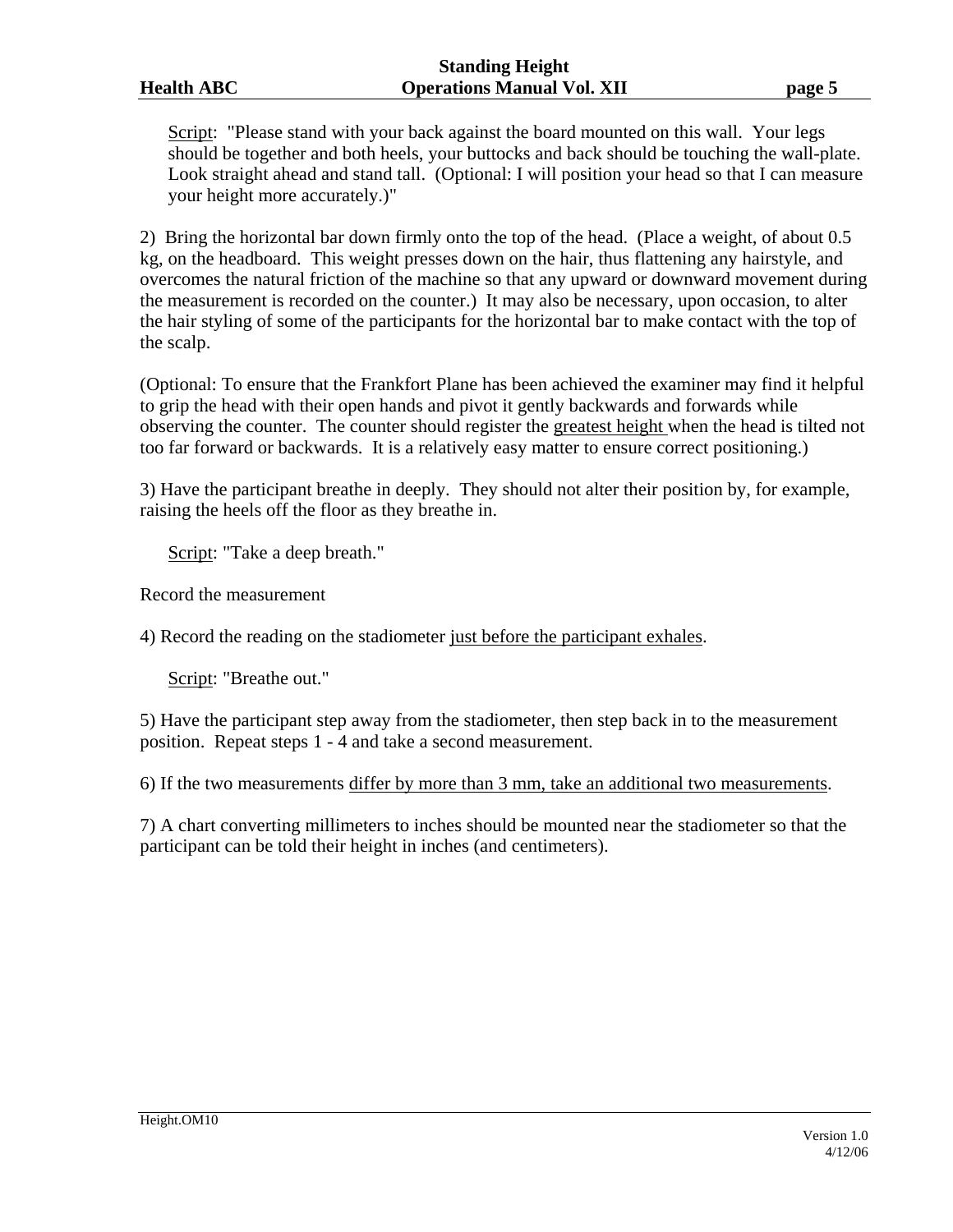### **Deviations and exceptions to standard positioning:**

Obese participants and those with a kyphotic posture may not be able to place the heels, buttocks, and scapulae in a single vertical plane while maintaining a reasonable natural stance. These participants may be positioned so that only the buttocks, and possibly the scapula, are in contact with the wall-plate. The essential point is that the participant stand erect with the buttocks in contact with the wall plate and the legs as close together as possible. In very obese participants, if it is not possible to obtain contact between the headboard and the top of the skull, then the participant may need to lean back slightly (without tilting the head) until proper contact can be made.

For participants with severe spinal curvature, if the spine is the part that protrudes the farthest, then that should be the part that is touching the wall plate, together with heels and buttocks.

For participants with extreme kyphotic posture, it may not be possible to obtain contact between the headboard and scalp when the participant's back is against the wall-plate. In this case, measure height with the participant standing sideways (side of arm and shoulder in contact with the wall-plate) and positioned so that the headboard contacts the scalp. The head should be in the Frankfurt Horizontal Plane. It is likely that participants with extreme kyphotic posture will have had extreme kyphotic posture during their baseline (Year 1) clinic visit. To see whether or not the participant was kyphotic at their baseline clinic visit, refer to the Data from Prior Visits Report. Use the same position that was used at baseline. Record that the participant was measured in the sideways position on the scoring form so that follow-up measurements will be made in the same position.

If the participant has 'knock-knees' then have them separate the heels so that the knees are in contact but do not overlap. Obese participants may also not be able to stand comfortably with the heels touching and may stand with the legs together and the heels separated.

### **6. Procedures for height measurement at home**

Not applicable.

### **7. Alert values/follow-up/reporting**

Height will be included in the Year 10 Participant Results report given to the participant at the time of the visit.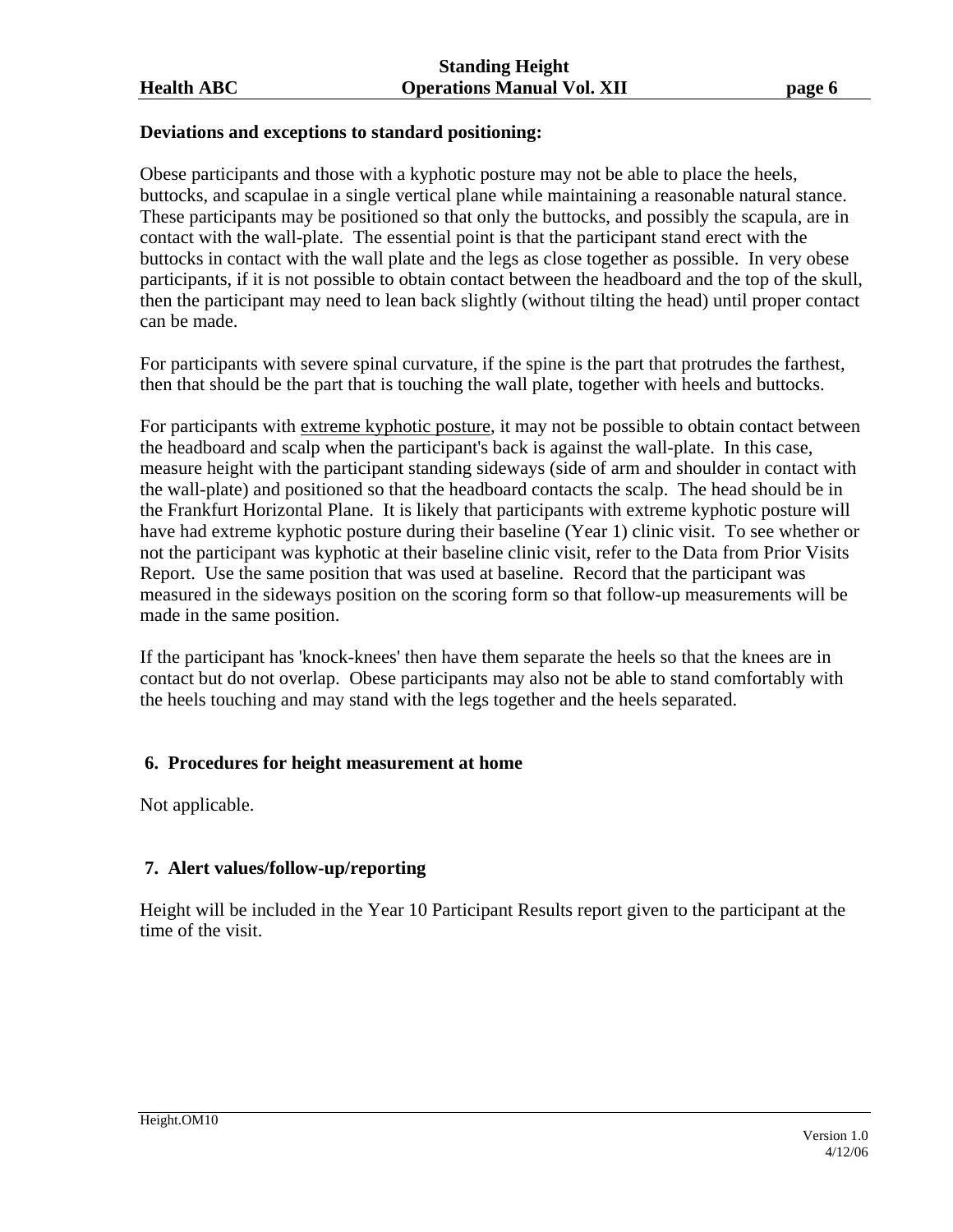#### **8. Quality assurance**

### **8.1 Training requirements**

The technician requires no special qualifications for performing this assessment. The training should include:

- Read and study manual
- Attend Health ABC training session on techniques (or observe administration by experienced examiner)
- Practice on other staff or volunteers with a special emphasis on heavy participants and women with kyphotic posture and compare measurements with those made by an experienced colleague (Goal: keep differences in repeat measurements and between examiners to less than 4 mm)
- Discuss problems and questions with local expert or QC officer

#### **8.2 Certification requirements**

- Complete training requirements
- Demonstrate calibration check procedures for stadiometer
- Conduct exam on 2 volunteers:
	- According to protocol, as demonstrated by completed QC checklist
	- Differences between repeat measures should be less than 4 mm
	- Differences between trainees and QC officer's measurements should be less than 4 mm

#### **8.3 Quality assurance checklist**

- $\Box$  0.5 kg weight on stadiometer
- $\Box$  Hairpiece removed, hair style altered, if necessary
- $\Box$  Checks Data from Prior Visits Report to see if participant was measured sideways at baseline (Year 1)
- $\Box$  Checks that heels are together
- $\Box$  Checks for heels, buttock, scapula touching wall-plate (all touching if possible)
- $\Box$  Appropriate adjustments in obese and kyphotic participants
- $\Box$  Sideways technique for kyphotic posture, if necessary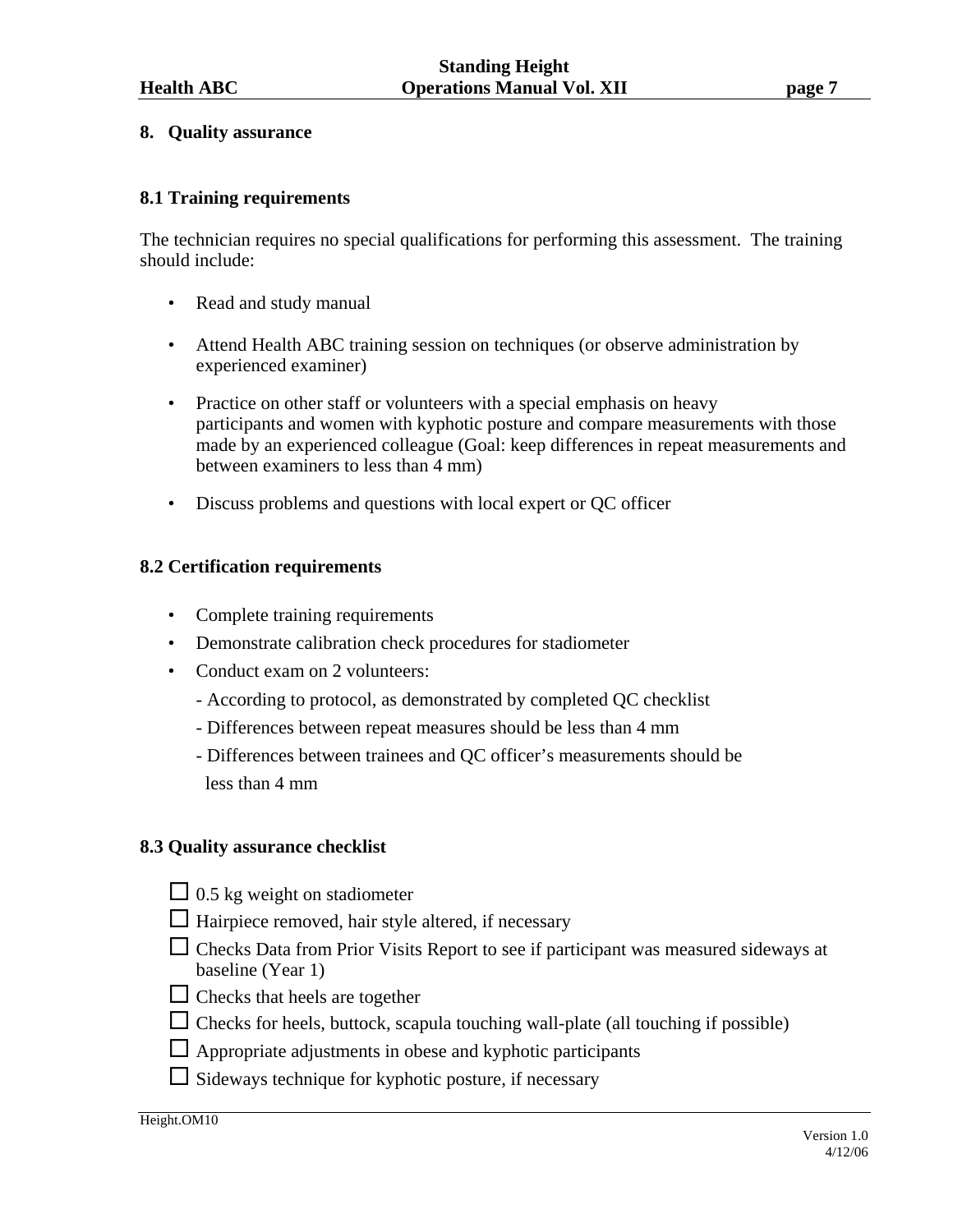- $\Box$  Checks for Frankfort Horizontal Plane
- $\Box$  Brings headboard down firmly on head
- $\Box$  Checks for contact with scalp, moves hair if necessary
- $\Box$  Measurement taken after inhaling, before exhaling
- $\Box$  Correct script
- $\Box$  Two measurements made
- $\Box$  Participant steps away from stadiometer between measurements
- $\Box$  Two more measurements made if first two differ by more than 3 mm
- $\Box$  Correctly completes form
- $\Box$  Reviews form for completeness
- $\Box$  Calibration log up to date
- $\square$  Conversion chart for giving participant height in inches

#### **9. References**

- 1. Methany E. Some differences in bodily proportions between American Negro and white male college students as related to athletic performance. Res Quart 1939;10:41-53.
- 2. Lohman TG, Roch AF, Martorell R, eds. Anthropometric Standardization Reference Manual. Human Kinetics Books, Champaign, Illinois, 1988.
- 3. Ortiz O, Russel M, Daley Tl, et al. Differences in skeletal muscle and bone mineral mass between black and white females and their relevance to estimates of body composition. Am J Clin Nutr 1992;55:1-6.
- 4. Gerace L, Aliprantis A, Russell M, et al. Skeletal differences between black and white men and their relevance to body composition estimates. Am J Human Biol 1994;6:255- 262.
- 5. Gallagher D, Visser M, Sepulveda D, et al. How useful is body mass index for comparison of body fatness across age, gender, and ethnic groups? Am J Epidemiol 1996:143:228-239.
- 6. Gallagher D, Visser M, DeMeersman RE, et al. Appendicular skeletal muscle mass: effects of age, sex, and ethnicity. J Appl Physiol, in press.